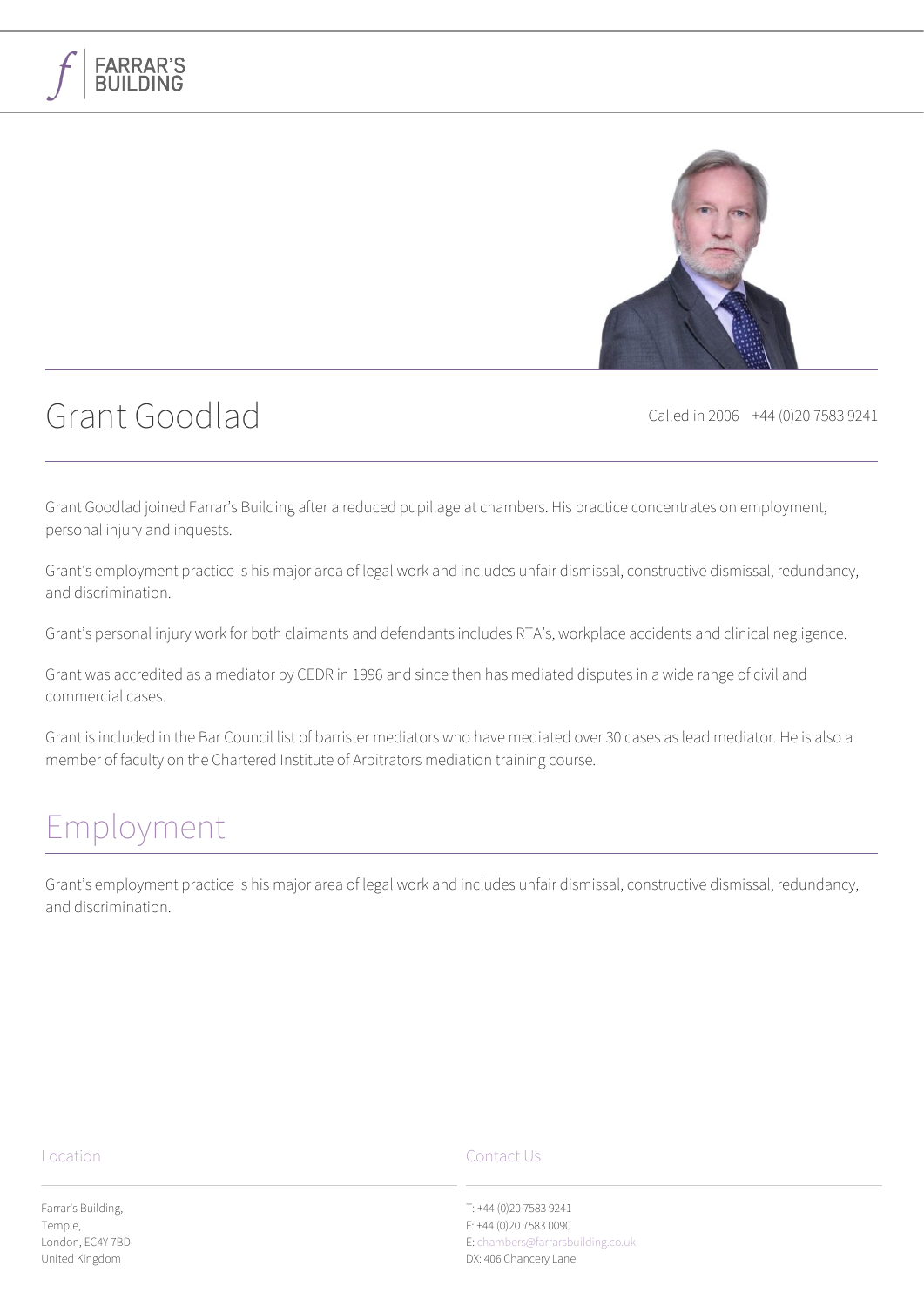# [Personal Injury](#page--1-0)

Grant's personal injury work for both claimants and defendants includes RTA's, workplace accidents and clinical negligence.

# [Regulatory & Disciplinary](#page--1-0)

Grant has experience both as counsel and as a solicitor in representing and advising organisations and individuals in a number of regulatory areas. He is also a mediator.

### Healthcare

- Case presenter, Nursing and Midwifery Council
- Representation before the disciplinary committee of The Royal Pharmaceutical Society of Great Britain
- Company secretary and legal advisor to a private hospital
- Solicitor retained by a General Hospital NHS Trust
- Solicitor retained by a (then) Area Health Authority

### Sport

- Mediation of sports disputes (as below)
- Formerly, legal adviser to a Premiership Rugby Union Football club with particular reference to employment, discrimination, disciplinary and contractual issues

### Mediation

- Mediator accredited by CEDR in 1996
- Member Chartered Institute of Arbitrators
- Member of the Sports Resolutions panel of mediators
- Experience both as mediator and as party representative in disputes in areas including Rugby Union and Association Football
- Former member of training faculty, Chartered Institute of Arbitrators mediation training course

## [Inquests](#page--1-0)

Grant accepts instructions to attend inquests.

### Location

Farrar's Building, Temple, London, EC4Y 7BD United Kingdom

### Contact Us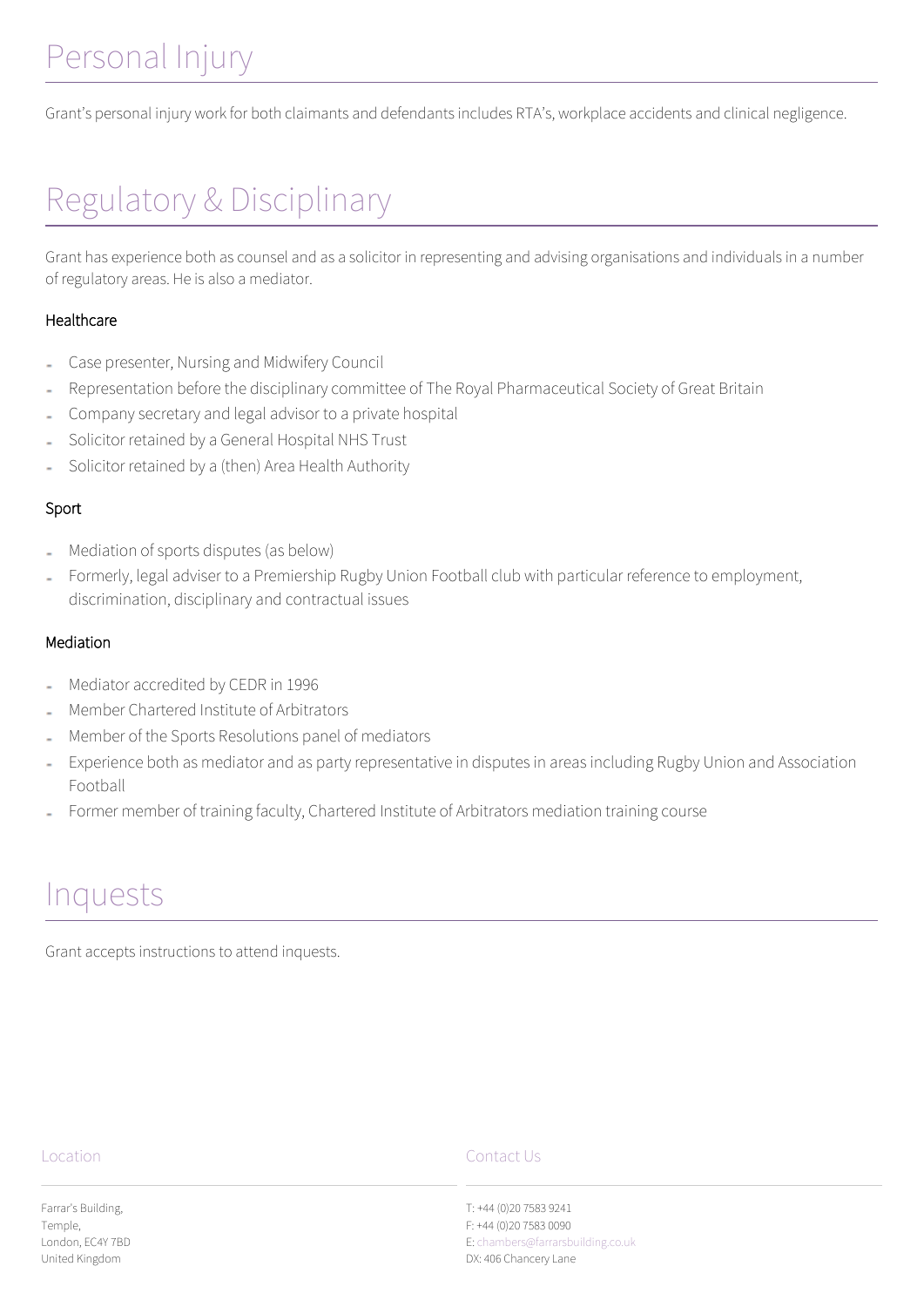# [Civil Fraud](#page--1-0)

Grant has experience of successfully acting for claimants in resisting allegations of fundamental dishonesty and for defendants making such allegations. Cases have included allegations relating to fraud rings, vehicle occupancy, exaggerated and fabricated injuries and LVI.

# [Credit Hire](#page--1-0)

Since the mid 2000s Grant has represented both claimants and defendants in credit hire cases at all levels from the small claims track to the multi-track. He takes a keen interest in the subject being familiar with the underlying principles from earlier cases and taking a keen interest in following developments in recent authorities.

Grant regularly makes submissions upon the common issues of enforceability, need, period of hire, impecuniosity and basic hire rates. He is experienced in dealing with cases involving less common matters including fraudulent hire claims, older and younger drivers, motorcycles, motor fleets, coaches and taxis, and alternative measures of loss such as general damages for loss of use, standing charges for replacement fleet vehicles and loss of profits from taxis as profit earning chattels.

## Notable Cases

Spencer v Prime Time Recruitment Ltd (2006) Concerning the application of the Sex Discrimination Act 1975 in harassment cases.

Two Shires Ambulance NHS Trust v Mr A N Brooks (2003) Relating to dismissal on the ground of capability and also involving claims of disability discrimination. Majority decision of Employment Tribunal reversed on appeal.

Two Shires Ambulance NHS Trust v Ms J A La Motte (1998) Regarding Employment Tribunal procedure.

Gauntlett v Northampton Health Authority Quantum of damages for burns self inflicted by patient in psychiatric hospital (judgement on liability overturned on appeal to Court of Appeal).

Freeman v James & Hughes Damages for injuries of the utmost severity resulting from motor cycle accident, with issues of contributory negligence for wearing a borrowed, ill-fitting crash helmet, which came off and so failed to reduce injury.

Sharpe Deceased [H M Coroner for Buckinghhamshire] Representing family of deceased in two day inquest involving Amiodarone induced pulmonary fibrosis.

Chandarana Deceased [H M Coroner for Berkshire] Representing ambulance NHS trust in week long inquest regarding sub arrachnoid haemorrhage and medical attention by GP's and ambulance personnel.

### Location

Farrar's Building, Temple, London, EC4Y 7BD United Kingdom

### Contact Us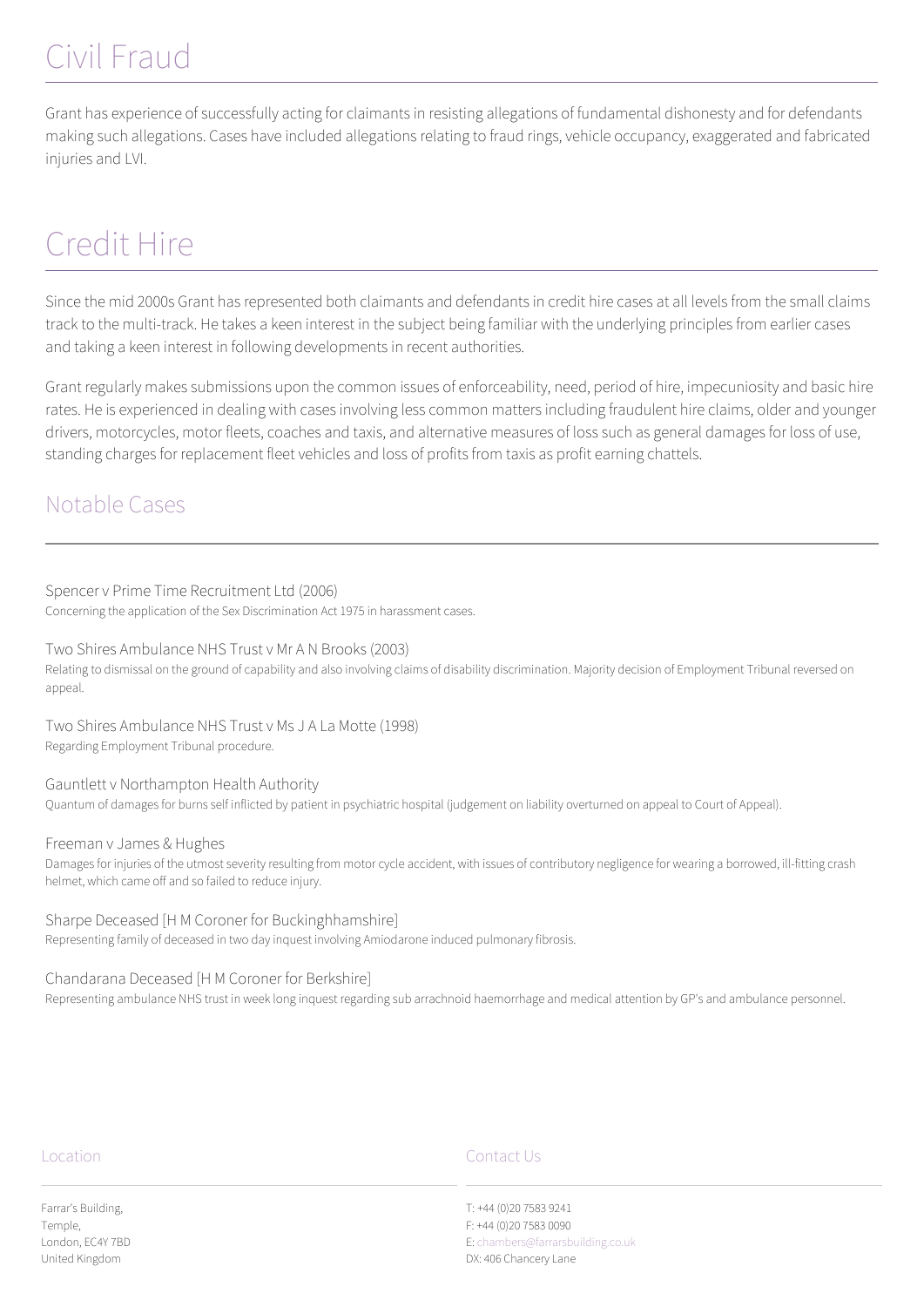### K D (Child) Deceased [H M Coroner for Northamptonshire]

Representing NHS trust in a two day inquest involving issues of delay in diagnosis of neurological injury and in transfer to specialist neurosurgical unit.

If you would like to instruct Grant Goodlad or would like help or advice in doing so, please call and talk to our excellent clerking team, led by senior clerk Alan Kilbey MBE. Our phone number is +44 (0)20 7583 9241. Alternatively, please email us at [chambers@farrarsbuilding.co.uk](mailto:chambers@farrarsbuilding.co.uk)

For more information about our clerking team, please [click here](#page--1-0) for the clerks page.

## Appointments & Memberships

- Association of Midlands Mediators
- Chartered Institute of Arbitrators
- Centre for Effective Dispute Resolution
- Employment Lawyers Association
- Northamptonshire Law Society (Past President)

## Education & Qualifications

- College of Law, Guildford (1978 1979)
- LLB, University of Birmingham (1975 1978)
- Northampton Grammar School (1968 1975)

### Testimonials

'Having attended the trial on Monday I wanted to write and say how impressed I was by Mr Grant Goodlad. Apart from his thorough and professional approach – his friendly attitude put me at ease and gave me the confidence I needed to go through the proceedings in a clear and calm manner.'

### Previous Employment

Grant was a solicitor for over 25 years before transferring to the bar. His experience as a solicitor included employment, personal injury, clinical and professional negligence and crime. He appeared as an advocate in the Employment Tribunal, Employment Appeal Tribunal, Coroners Court, County Court and Magistrates Court.

#### Location

Farrar's Building, Temple, London, EC4Y 7BD United Kingdom

### Contact Us